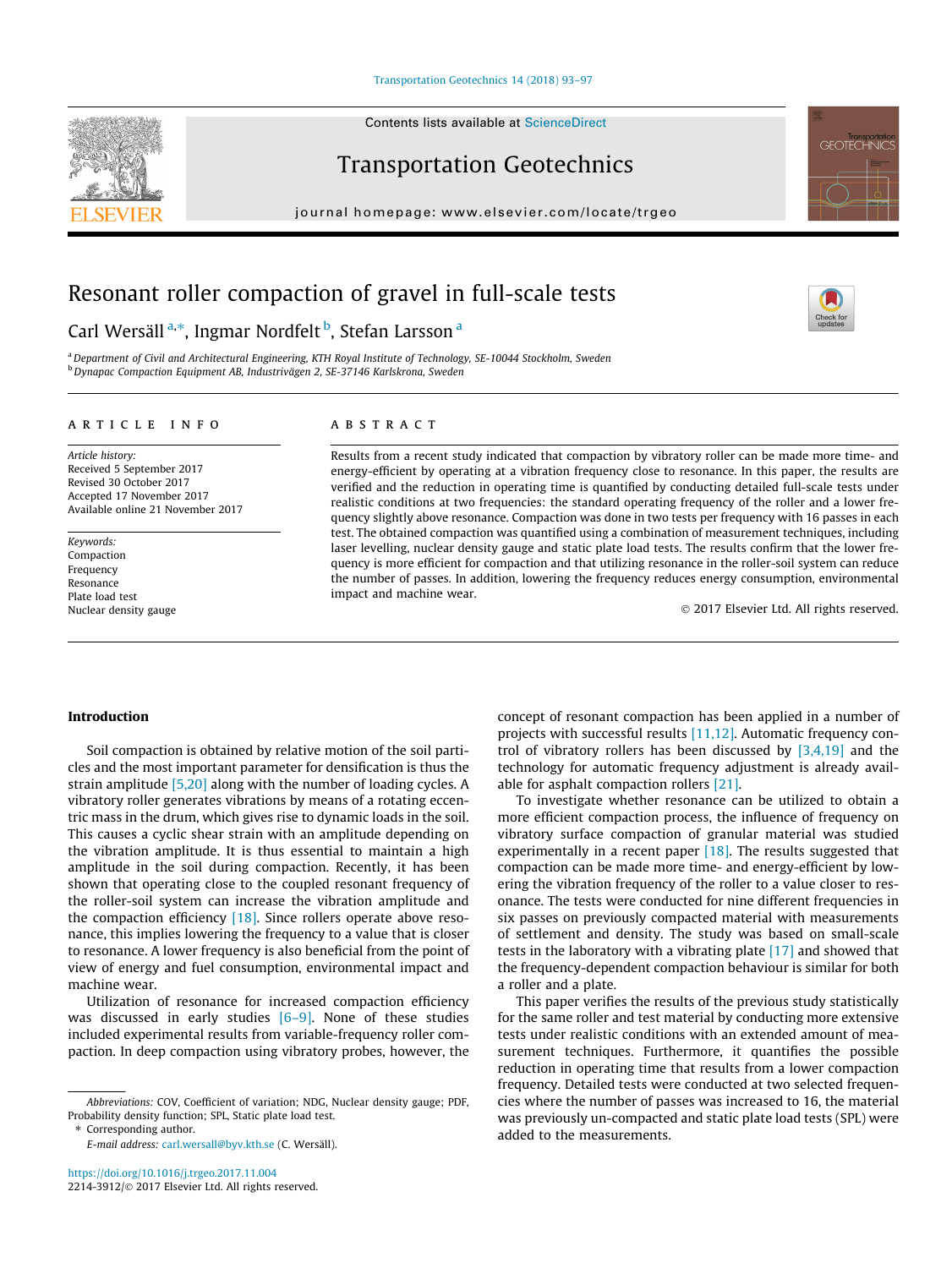## Methods and materials

The tests were conducted with a Dynapac CA3500D singledrum soil compaction roller at Dynapac's indoor research facility in Sweden. The roller was operated at the high amplitude setting, with an eccentric moment of 7.38 kgm and a nominal amplitude of 1.9 mm. The actual displacement amplitude, however, depends on the dynamic response of the soil, as presented in  $[18]$ . The resulting amplitude is amplified around resonance and is increasing for each pass due to increasing soil stiffness. The roller and test bed are shown in Fig. 1. The test surface had a length of 20 m and a width equal to that of the roller's drum, 2.13 m. The test material was well-graded gravel (GW), consisting of crushed rock with coefficient of uniformity  $C_u = 60$ , coefficient of curvature  $C_c = 3$  and specific gravity  $G_s = 2.696$ . The maximum density, determined by modified Proctor test, was 2230 kg/m<sup>3</sup>. The roller had a standard operating frequency of 31 Hz but modification of the equipment facilitated a variable frequency setting. Tests were conducted at two frequencies – the standard operating frequency of the roller, 31 Hz, and 20 Hz, which is slightly above the coupled resonant frequency. The resonant frequency was 17 Hz, determined in the previous study. Both tests were repeated, resulting in 2 test cycles per frequency, i.e. 4 in total. In each test, the material was loosened down to 60 cm using an excavator, followed by one preparatory static pass of the roller and 16 vibrated passes, with intermediate measurements. The base below the gravel layer that was loosened consisted of 0.5 m of the same material and then a rock fill layer. The properties of the rock fill are unknown but the material can be assumed to be very well-compacted considering that compaction tests have been conducted at the same location for more than 30 years.

The relative compaction between the two frequencies was quantified using three different measurement techniques. All measurements were conducted after 2, 4, 8, 12 and 16 passes. As in the previous study, settlement was measured by laser levelling and density was estimated by means of a horizontal nuclear density gauge (NDG) that measured nuclear decay between a transmitter and three adjacent boreholes. SPL tests were also conducted. Settlements were measured at 30 points spread evenly across the surface (10 longitudinally along the surface and 3 transversally along the width of the drum). NDG tests were conducted in 3 locations with measurements from 40 mm to 500 mm depth at an interval of 20 mm. The water content was measured at each NDG measurement location from 0 to 500 mm depth. During all tests the average water content was 3.3% with a coefficient of variation, COV, of 3% while the maximum and optimum water content was approximately 6%. Since the material is free-draining, it is not particularly sensitive to variations in water content. As in the previous tests, however, it was considered more important to have a constant water content than to be close to the optimum, based on previous results. The soil was covered with plastic between each pass to minimize evaporation and the samples obtained after each cycle, 5 days apart, showed no variation in water content, which was also confirmed by intermediate samples during the tests. The SPL tests were performed in 4 locations with a 300 mm diameter plate using the roller as the loading device  $[15]$ . In the SPL tests, the deformation versus deflection is measured in 2 loading cycles, where the deformation modulus of the second cycle,  $E_{v2}$ , represents the stiffness of the subgrade and the ratio between the moduli in the second and first cycles,  $E_{v2}/E_{v1}$ , is considered a measure of the degree of compaction. The roller, material properties and measurement techniques (excluding SPL tests) have been described in more detail in [\[18\]](#page-4-0). [Table 1](#page-2-0) summarizes the number of tests conducted at each frequency and pass.

## Results and discussion

The settlements after 2, 4, 8, 12 and 16 passes are shown as probability density functions (PDFs) in [Fig. 2](#page-2-0) for the two test frequencies. Each PDF is based on 60 settlement measurements ([Table 1](#page-2-0)) with the respective variation in the sample. The variability with respect to the COV of the sample is overall low, but decreases significantly from 5.5% for 31 Hz to 3.8% for 20 Hz ([Table 2\)](#page-2-0). The variability is also relatively constant over the range



Fig. 1. Test bed and roller in operation.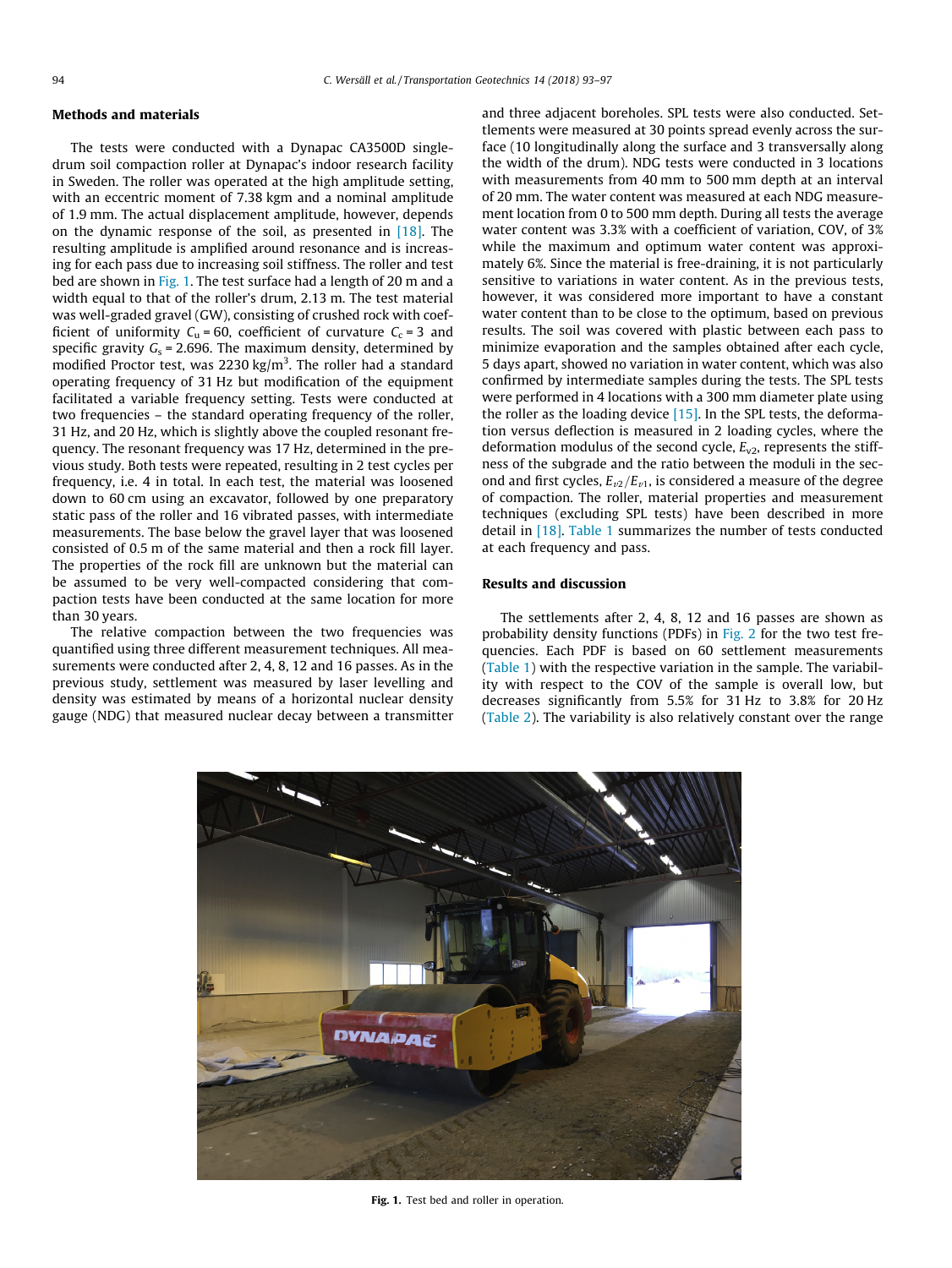#### <span id="page-2-0"></span>Table 1 Number of measurements after 2, 4, 8, 12 and 16 passes at each frequency.

| Test          | Cycles | Points/pass | Measurements/point             | Measurements/pass         |
|---------------|--------|-------------|--------------------------------|---------------------------|
| Levelling     |        | 30          |                                | 60                        |
| NDG           |        |             | $\overline{\phantom{a}}$<br>12 | 432                       |
| <b>SPL</b>    |        |             |                                |                           |
| Water content |        |             |                                | 30 (after 16 passes only) |



Fig. 2. Probability density functions of settlement for 20 Hz and 31 Hz.

#### Table 2

Summary of test results; number of tests conducted (n); logarithmic regression models, coefficient of correlation ( $R^2$ ); and coefficient of variation (COV) with respect to the logarithmic regression models.

| Parameter                                       | Frequency, | Number of<br>tests. n | Regression: settlement, s and elastic<br>modulus. $E$ | Coefficient of<br>correlation, $R^2$ | Coefficient of variation<br>(COV) |
|-------------------------------------------------|------------|-----------------------|-------------------------------------------------------|--------------------------------------|-----------------------------------|
| Settlement s                                    | 20 Hz      | 300                   | $s = 19 \ln(n) + 32 \text{ mm}$                       | 0.97                                 | 3.8%                              |
|                                                 | 31 Hz      | 300                   | $s = 17 \ln(n) + 32 \text{ mm}$                       | 0.93                                 | 5.5%                              |
| Deformation modulus of the second               | 20 Hz      | 40                    | $E_{\nu 2} = 29 \ln{(n)} + 36 \text{ MPa}$            | 0.97                                 | 4.3%                              |
| cycle- $E_{v2}$                                 | 31 Hz      | 40                    | $E_{n2} = 23 \ln(n) + 43 \text{ MPa}$                 | 0.83                                 | 9.6%                              |
| Deformation modulus ratio $E_{\nu 2}/E_{\nu 1}$ | 20 Hz      | 40                    | $\frac{E_{\nu2}}{E_{\nu1}}$ = -0.93 ln (n) + 5.4      | 0.87                                 | 7.1%                              |
|                                                 | 31 Hz      | 40                    | $\frac{E_{v2}}{E_{v3}}$ = -0.53 ln (n) + 5.2          | 0.36                                 | 12.5%                             |

of the number of passes. A statistical t-test to compare the slopes of the regression lines shows that there is significant difference at >99% level of confidence in the slopes for these two compaction frequencies.



Fig. 3. Average settlement.

Fig. 3 shows the average settlement with fitted logarithmic functions (Table 2). The settlement measurements suggest that the number of passes can be reduced by approximately 20% by lowering the frequency from 31 Hz to 20 Hz. Although settlement is a good indicator of the compaction of the soil, as established by  $[16]$ , it is not directly correlated to any acceptance criteria, such as density or stiffness.

Wersäll et al. <a>[\[18\]](#page-4-0)</a> used measurement by NDG to estimate depth-dependent density variation before and after compaction. However, due to the uncertainty in density measurements, the settlement was considered a more reliable measure of compaction. The limitation of NDG is partly due to the uncertainty in transforming nuclear decay to density, resulting in a large variation. Furthermore, the variation in density that is estimated is very small, whereas settlement or stiffness varies to a larger extent, which was discussed in the previous paper. [Fig. 4](#page-3-0) shows the average estimated density after 2 and 16 passes, where each curve is based on 432 measurements (Table 1) and intermediate passes are omitted. The small difference in density illustrates the difficulty in detecting variations between frequencies. The difference between 20 Hz and 31 Hz is not in perfect agreement with the previous study, which can be explained by the similarity in estimated density between the two frequencies in relation to the uncertainties discussed above.

[Fig. 5](#page-3-0) shows the average, upper and lower limit and logarithmic fit of  $E_{v2}$ , i.e. subgrade stiffness determined by SPL (Table 2). The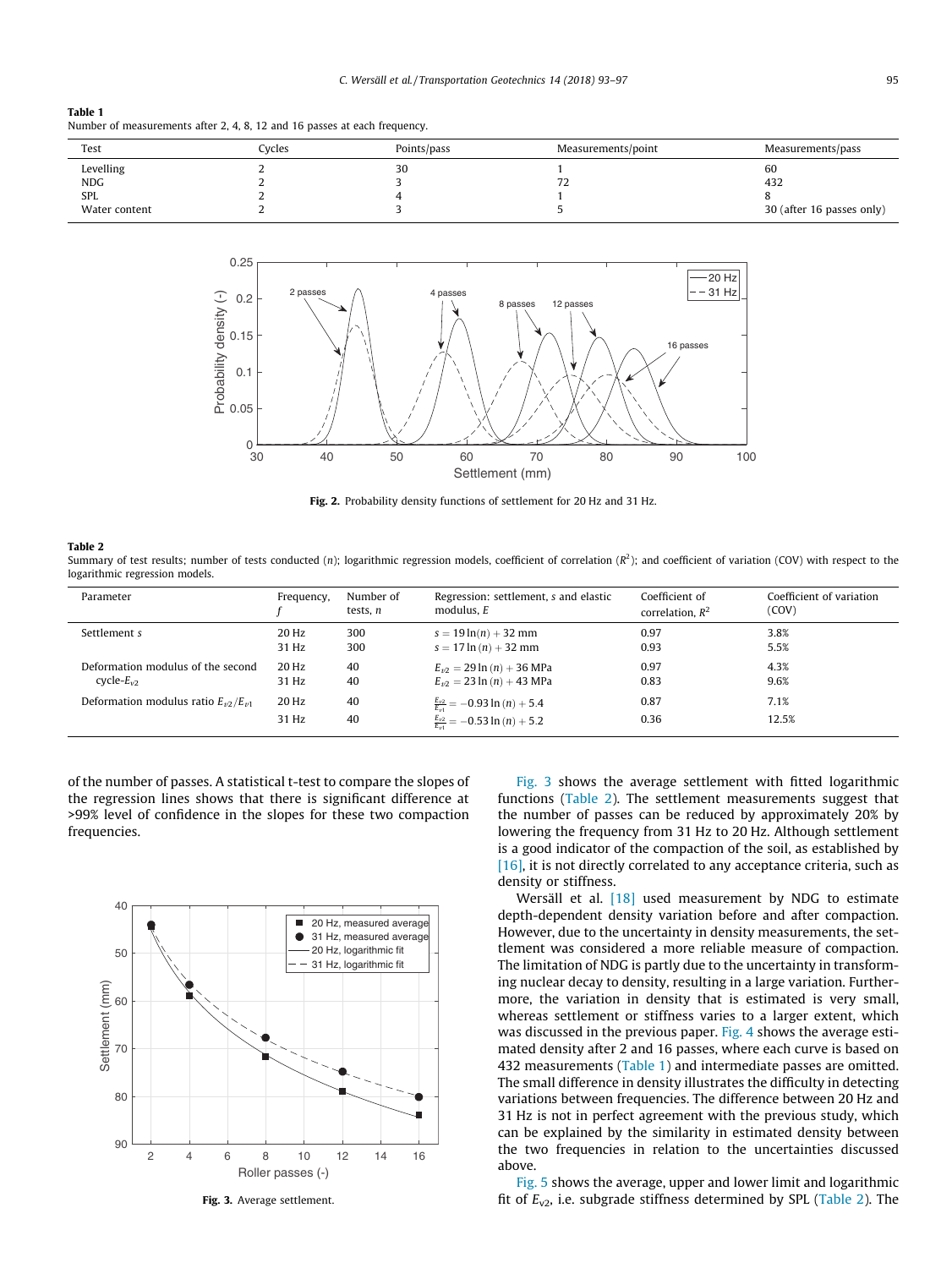<span id="page-3-0"></span>

Fig. 4. Average density estimated by NDG after 2 and 16 passes.



Fig. 5. Deformation modulus  $E_{v2}$  from static plate load test.

values for each frequency and pass are based on 8 measurements ([Table 1\)](#page-2-0), which means that the logarithmic fit of  $E_{v2}$  is based on 40 measurements for each frequency. A higher value of  $E_{v2}$  indicates that the soil stiffness is greater and thus that the compaction effort has been more effective. If using the logarithmic fit curves, the same stiffness is achieved in 11 passes at 20 Hz as in 16 passes at 31 Hz ([Table 2](#page-2-0)), implying a reduction in the required number of passes of approximately 30%. However, the variation in test data is large compared to the settlement test, as can be seen in the limits for minimum and maximum values. This is expected since the variability with respect to point-to-point measurements of elastic modulus is relatively large, see e.g. [\[2\]](#page-4-0). The evaluated COV, however, is of the same order of magnitude as, or lower than, previously published data on evaluated soil elastic modulus from different methods [\[1,10,13,14\]](#page-4-0) for compacted soil with roughly the same magnitude of soil elastic modulus (60–120 MPa). This indicates that the tests have been performed under controlled conditions with a sufficient number of tests. The evaluated COV of the sample decreases from 9.6% for compaction at 31 Hz to 4.3% for compaction at 20 Hz. Furthermore, a statistical t-test to compare the slopes of the regression lines shows that there is significant difference at >99% level of confidence in the slopes for these two compaction frequencies.

Fig. 6 shows  $E_{\nu 2}/E_{\nu 1}$  for the same tests. The ratio is often regarded as a measure of the remaining compaction potential in the subgrade where a lower ratio indicates that there is less compaction potential left in the subgrade, i.e. that a larger portion of



**Fig. 6.** Deformation modulus ratio  $E_{v2}/E_{v1}$  from SPL tests.

the possible compaction has taken place. However, this interpretation is debated. Since  $E_{v1}$  not only represents the subgrade stiffness but also the initialization of contact between the plate and the soil, the ratio is affected by the initial conditions before full contact is obtained and can thus be misleading. Especially if the soil is well-compacted, other factors will influence  $E_{v1}$ . The ratio is presented here for the sake of completeness but should be interpreted with caution. Assuming that the ratio represents remaining compaction potential, the results are significantly better for 20 Hz than for 31 Hz but the variation and uncertainty in the test results are significant. Especially after four passes, the ratio for 20 Hz deviates significantly from the general trend, which could be related to variations in initial conditions, as discussed above. After 16 passes, however, the variation is quite small. The evaluated COV of the whole sample, with respect to the logarithmic curve fitting, decreases from 12.5% for compaction at 31 Hz to 7.1% for compaction at 20 Hz. A statistical t-test to compare the slopes of the regression lines shows that the slopes of the regressions are significantly different at a >99% level of confidence.

Taking all measurements into account, it is evident that compaction under the conditions presented in this paper is more effective at a vibration frequency of 20 Hz than at the standard operating frequency of 31 Hz. By interpreting settlements and results from plate load tests, a reduction in the number of passes of between 20% and 30% seems possible. The results confirm the conclusion from Wersäll et al. [\[18\]](#page-4-0) that it is more efficient to operate at a frequency slightly above resonance. However, the findings cannot be directly applied to other materials or rollers but it is reasonable to assume that resonance can be utilized for other rollers and granular materials. Lowering the frequency also significantly reduces energy consumption, environmental impact and machine wear. The implications of a lower operating frequency and the applicability of the results to other conditions have been discussed in more detail in the previous paper.

## Conclusions

Four full-scale compaction tests were conducted using a vibratory soil compaction roller at two frequencies. The following conclusions can be drawn:

• The tests verify the previous results that operating at a frequency close to resonance can increase the compaction efficiency.